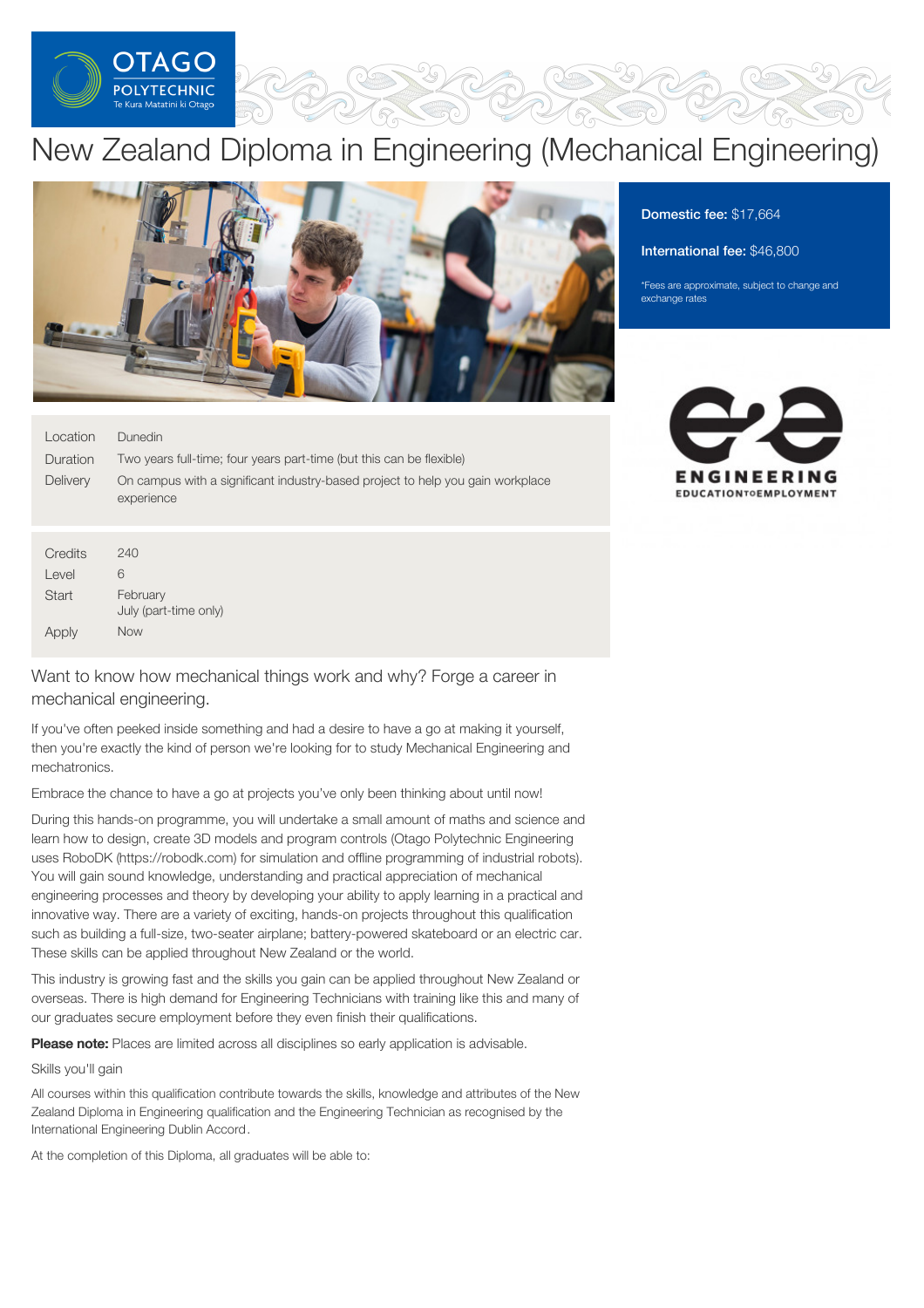| <b>Differentiating</b><br>characteristic     | Dublin Accord - New Zealand Diploma in Engineering Graduate                                                                                                                                                                                                          |  |
|----------------------------------------------|----------------------------------------------------------------------------------------------------------------------------------------------------------------------------------------------------------------------------------------------------------------------|--|
| <b>Engineering</b><br>knowledge              | Apply knowledge of mathematics, natural science, engineering fundamentals,<br>within specialist discipline to wide practical procedures and practices                                                                                                                |  |
| Problem analysis                             | Identify and analyse well-defined problems reaching substantiated conclusions<br>using codified methods of analysis specific to specialist field                                                                                                                     |  |
| <b>Design</b><br>development of<br>solutions | Design solutions for well-defined technical problems and assist with design of<br>systems, components or processes to meet specified needs with appropriate<br>consideration for public health and safety, cultural and societal and<br>environmental considerations |  |
| Investigation                                | Conduct investigations of well-defined problems, locate and search relevant<br>codes and catalogues, conduct standard tests and measurements                                                                                                                         |  |
| <b>Modern tool usage</b>                     | Apply appropriate techniques, resources, and modern engineering and IT tools<br>to well-defined engineering problems with an awareness of the limitations                                                                                                            |  |
| <b>Engineer and</b><br>society               | Demonstrate knowledge of the societal, health, safety, legal and cultural issues<br>and the consequent responsibilities relevant to engineering technician practice<br>and solutions to well defined engineering problems                                            |  |
| <b>Environment and</b><br>sustainability     | Understand and evaluate the sustainability and impact of engineering technician<br>work in the solution of well-defined engineering problems in societal and<br>environmental contexts                                                                               |  |
| <b>Ethics</b>                                | Understand and commit to professional ethics and responsibilities and norms of<br>technical practice                                                                                                                                                                 |  |
| <b>Individual and team</b><br>work           | Function effectively as an individual, and as a team member in diverse technical<br>teams                                                                                                                                                                            |  |
| Communication                                | Communicate effectively on well-defined engineering activities with the<br>engineering community and society at large, by being able to comprehend the<br>work of others, document their own work, and give and receive clear<br>instructions                        |  |
| Project<br>management and<br>finance         | Demonstrate knowledge and understanding of engineering management<br>principles, apply these to ones' own work, as a member or leaders in a technical<br>team and to manage projects in a multidisciplinary environment                                              |  |
| <b>Lifelong learning</b>                     | Recognise the need for, and have the ability to engage in independent updating<br>in the context of specialised technical knowledge                                                                                                                                  |  |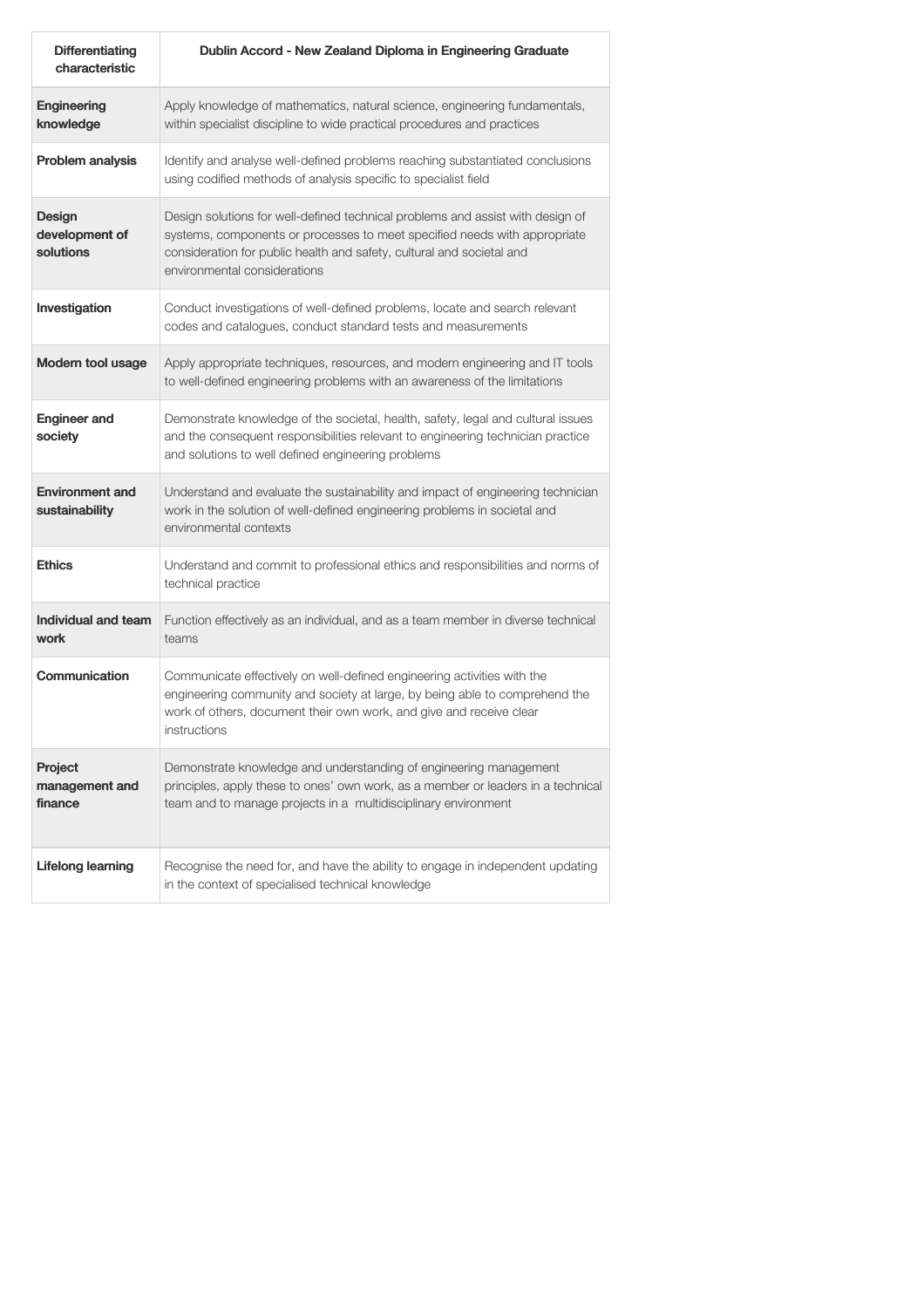#### Entry requirements

- > 48 NCEA credits at Level 2 in four subjects including 12 in mathematics\*OR equivalent qualifications/skills/experience.
- > 8 NCEA literacy credits at Level 1 or higher, including 4 credits in reading and 4 credits in writing.
- > International students will be individually assessed to ensure they meet diploma-level entry requirements.

\*Please note: Statistics and probability credits are not categorised under "Mathematics credits" within the NCEA framework and therefore cannot count towards 12 required Mathematics credits.

- > If English is not your first language, you must provide:
	- > New Zealand University Entrance OR
	- > Overall Academic IELTS 6.0 with no individual band score lower than 5.5 (achieved inone test completed in the last two years), OR
	- > Acceptable alternative evidence of the required IELTS (see here for NZQA proficiency table and here for list of recognised proficiency tests).

If you need to improve your English Language skills, we offer a wide range of English programmes.

#### Don't meet the entry criteria? Don't worry!

If you don't meet any of the entry requirements for this qualification, or have been out of learning for awhile, enrol in our great New Zealand Diploma in Engineering preparation programme. Successful completion will give you a New Zealand Certificate in Study and Career Preparation and direct entry into this Diploma.

If you don't meet the maths entry requirement for this qualification but meet all of the other criteria, enrol in our great Engineering Maths summer school and upskill so you can apply.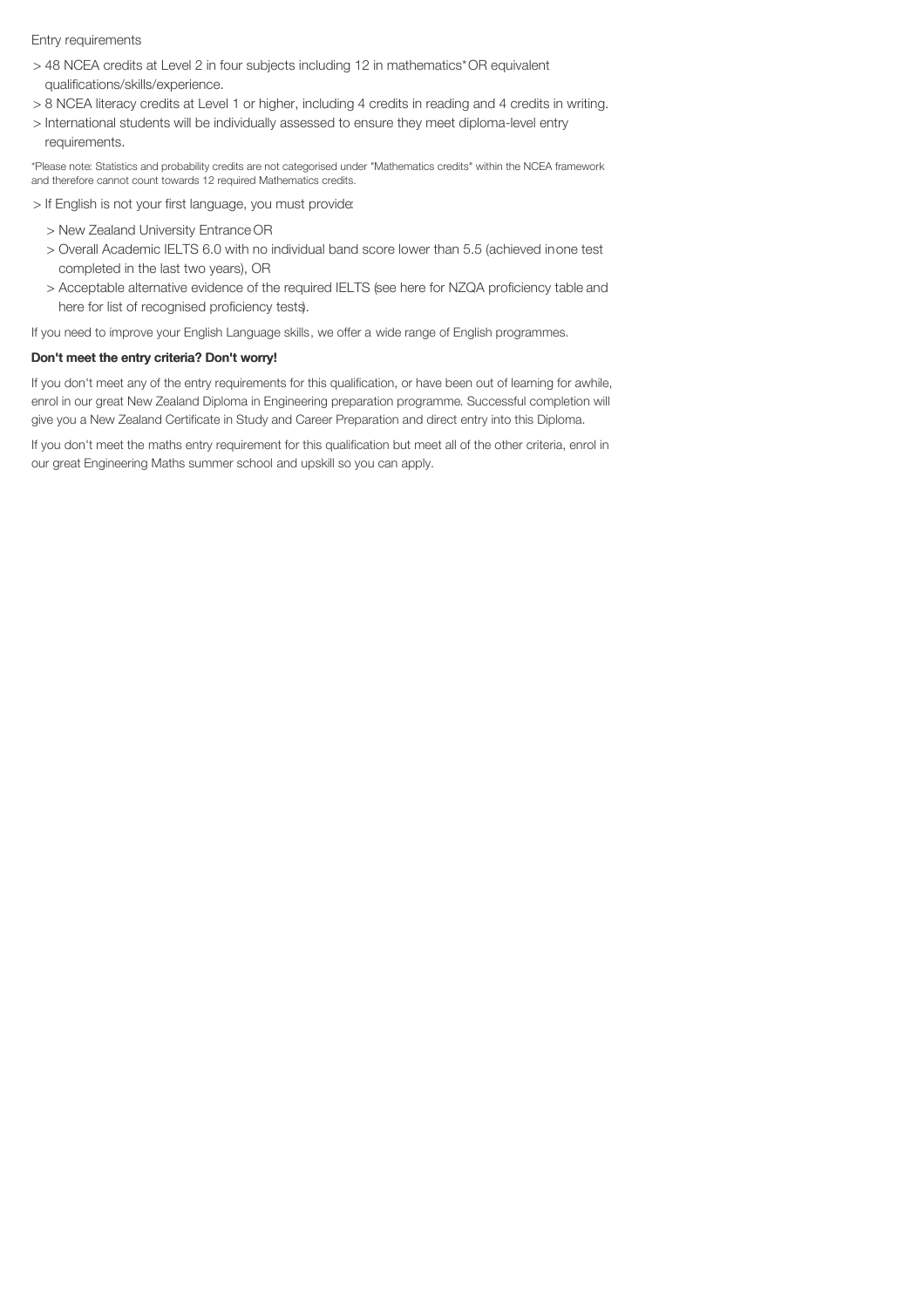#### Selection procedure

Applicants are accepted using the entry criteria on a first-come, first-in basis with places limited to 32 per year. Should the number of applicants exceed the available places, applicants will be placed on a waiting list in order of the date they applied. All applicants will be interviewed.

### Programme structure

| <b>Course Title</b>                       |   | Credit |
|-------------------------------------------|---|--------|
| YEAR ONE COMPULSORY                       |   |        |
| DE4101 Engineering Fundamentals           | 4 | 15     |
| DE4102 Engineering Mathematics 1          | 4 | 15     |
| DE4103 Technical Literacy                 | 4 | 15     |
| DE3301 Engineering Practice               | 3 | 15     |
| DE4301 Engineering CAD                    | 4 | 15     |
| DE4302 Mechanics                          | 4 | 15     |
| <b>DE4303 Material Properties</b>         | 4 | 15     |
| <b>DE5304 Electrical Fundamentals</b>     | 5 | 15     |
| YEAR TWO COMPULSORY                       |   |        |
| DE6301 Fluid Mechanics                    | 6 | 15     |
| DE6101 Engineering Management             | 6 | 15     |
| DE6102 Engineering Project (Mechanical)   | 6 | 15     |
| DE5301 Thermodynamics and Heat Transfer   | 5 | 15     |
| DE5302 Strength of Materials 1            | 5 | 15     |
| DE5303 Manufacturing Processes            | 5 | 15     |
| ELECTIVES (select 2)                      |   |        |
| DE6302 Mechanics of Machines              | 6 | 15     |
| DE6308 Strength of Materials 2            | 6 | 15     |
| DE6309 Advanced Thermodynamics            |   | 15     |
| DE6419 Engineering Maintenance Management |   | 15     |
| DE5418 Engineering Mathematics 2          |   | 15     |
| PROGRAMME TOTAL                           |   | 240    |

Please note: Alternatives to those listed above may be available following consultation with the Programme Manager. Subjects offered subject to minimum class numbers.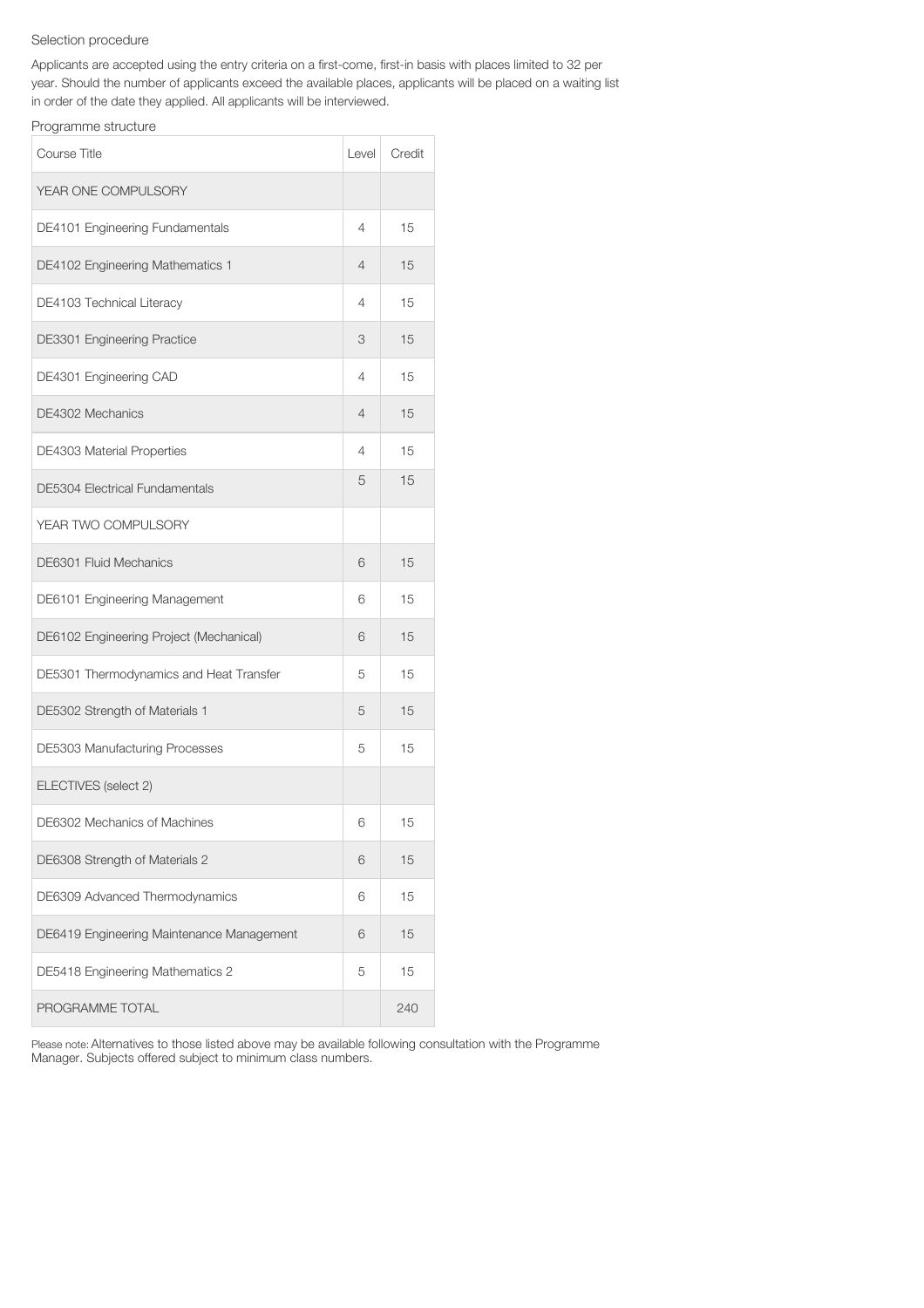#### Your workload

Your workload will be significant as assessment is continuous throughout the year with assignments issued regularly and end of semester exams. If you are studying full-time, you will be expected to undertake approximately 40 hours per week of mechanical engineering classes which consist of formal lectures, laboratory sessions, tutorials and your own study time.